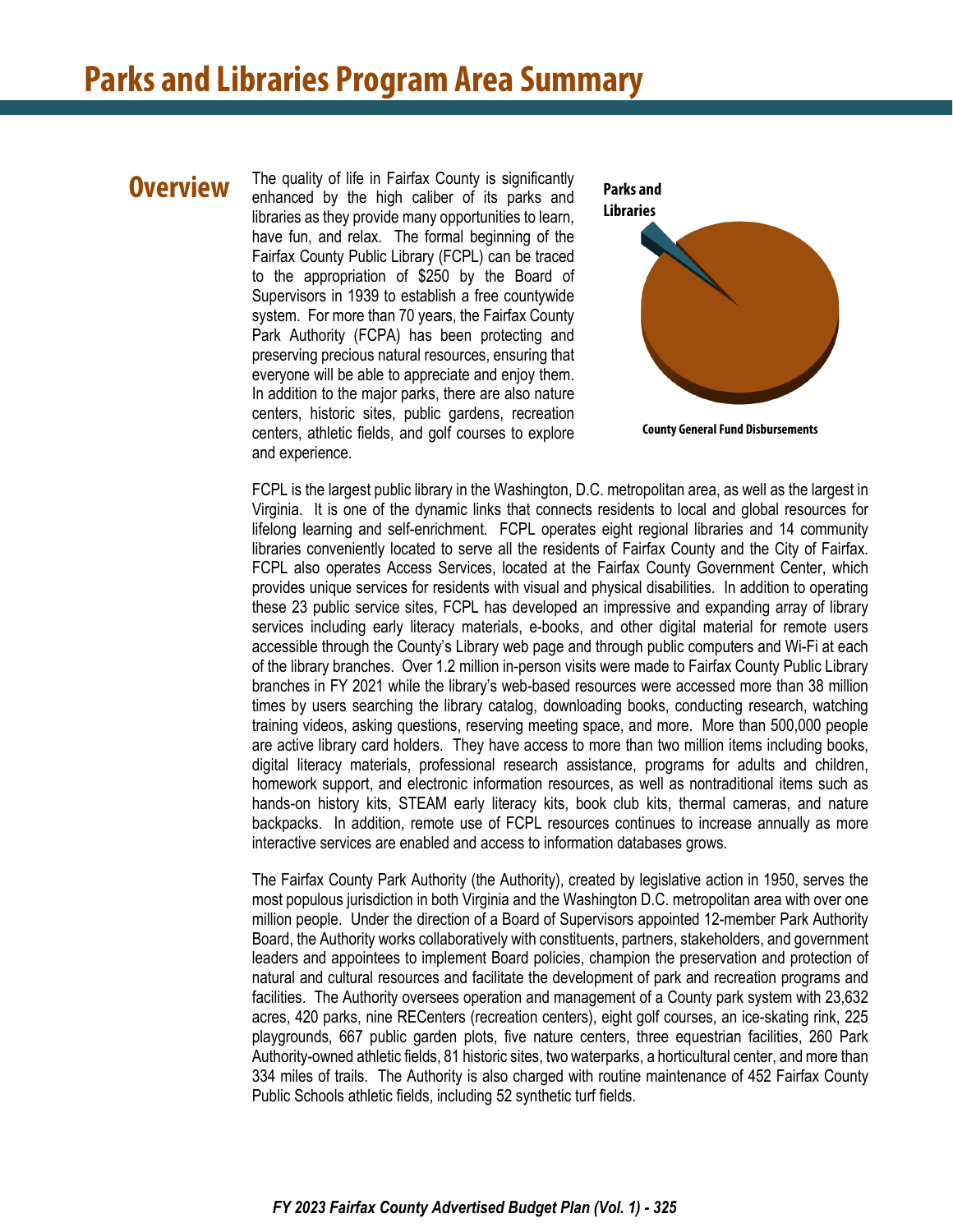# **Program Area Summary by Category**

|                                                        | FY 2021       | <b>FY 2022</b> | <b>FY 2022</b> | <b>FY 2023</b>    |  |
|--------------------------------------------------------|---------------|----------------|----------------|-------------------|--|
| Category                                               | <b>Actual</b> | <b>Adopted</b> | <b>Revised</b> | <b>Advertised</b> |  |
| <b>FUNDING</b>                                         |               |                |                |                   |  |
| <b>Expenditures:</b>                                   |               |                |                |                   |  |
| <b>Personnel Services</b>                              | \$42,476,231  | \$50,855,259   | \$51,429,759   | \$53,926,634      |  |
| <b>Operating Expenses</b>                              | 14,186,336    | 11,206,037     | 11,920,768     | 11,821,342        |  |
| Capital Equipment                                      | 178,574       | 200,000        | 379,633        | 200,000           |  |
| <b>Subtotal</b>                                        | \$56,841,141  | \$62,261,296   | \$63,730,160   | \$65,947,976      |  |
| Less:                                                  |               |                |                |                   |  |
| <b>Recovered Costs</b>                                 | (\$2,267,495) | (\$3,876,161)  | (\$3,876,161)  | (\$3,876,161)     |  |
| <b>Total Expenditures</b>                              | \$54,573,646  | \$58,385,135   | \$59,853,999   | \$62,071,815      |  |
|                                                        |               |                |                |                   |  |
| <b>Income</b>                                          | \$1,259,475   | \$1,575,593    | \$1,209,839    | \$1,312,589       |  |
|                                                        |               |                |                |                   |  |
| <b>NET COST TO THE COUNTY</b>                          | \$53,314,171  | \$56,809,542   | \$58,644,160   | \$60,759,226      |  |
|                                                        |               |                |                |                   |  |
| <b>AUTHORIZED POSITIONS/FULL-TIME EQUIVALENT (FTE)</b> |               |                |                |                   |  |
| Regular                                                | 758 / 737.25  | 758 / 737.25   | 753 / 737.25   | 756 / 740.25      |  |

# **Program Area Summary by Agency**

| Agency                               | FY 2021<br>Actual | FY 2022<br><b>Adopted</b> | FY 2022<br><b>Revised</b> | FY 2023<br><b>Advertised</b> |
|--------------------------------------|-------------------|---------------------------|---------------------------|------------------------------|
| <b>Fairfax County Park Authority</b> | \$26,269,049      | \$27.796.201              | \$28,321,073              | \$30.054.776                 |
| Fairfax County Public Library        | 28.304.597        | 30.588.934                | 31.532.926                | 32.017.039                   |
| <b>Total Expenditures</b>            | \$54,573,646      | \$58,385,135              | \$59,853,999              | \$62,071,815                 |

## **Budget Trends**

Agencies in this program area strengthen the community through the operation and management of quality facilities and services that support community interests and connections. The FY 2023 funding level of \$62,071,815 for the Parks and Libraries program area comprises 3.56 percent of the total General Fund direct expenditures of \$1,743,187,376. FY 2023 funding within this program area increased by \$3,686,680 over the FY 2022 Adopted Budget Plan total of \$58,385,135. This increase is primarily attributable to an increase of \$2,856,255 in Personnel Services which includes \$2,034,129 for a 4.01 percent market rate adjustment (MRA) for all employees and \$822,126 for performance-based and longevity increases for non-uniformed merit employees, both effective July 2022. The increase also includes \$176,735 associated with 3/3.0 FTE new positions and non-merit salaries along with \$55,000 in Operating Expenses to support the opening of the Patriot Park North Complex in December 2022 and \$47,621 associated with full-year funding of non-merit positions and Operating Expenses at the new Sully Community Center. In addition, an increase of \$551,069 in Operating Expenses includes \$500,000 for funding to facilitate a Social Equity pilot program in the Fairfax County Park Authority and \$51,069 in Department of Vehicle Service Charges based on anticipated billings for maintenance and operating-related charges.

The Parks and Libraries program area includes 756/740.25 FTE positions which reflects the additional 3/3.0 FTE new positions associated with Patriot Park North.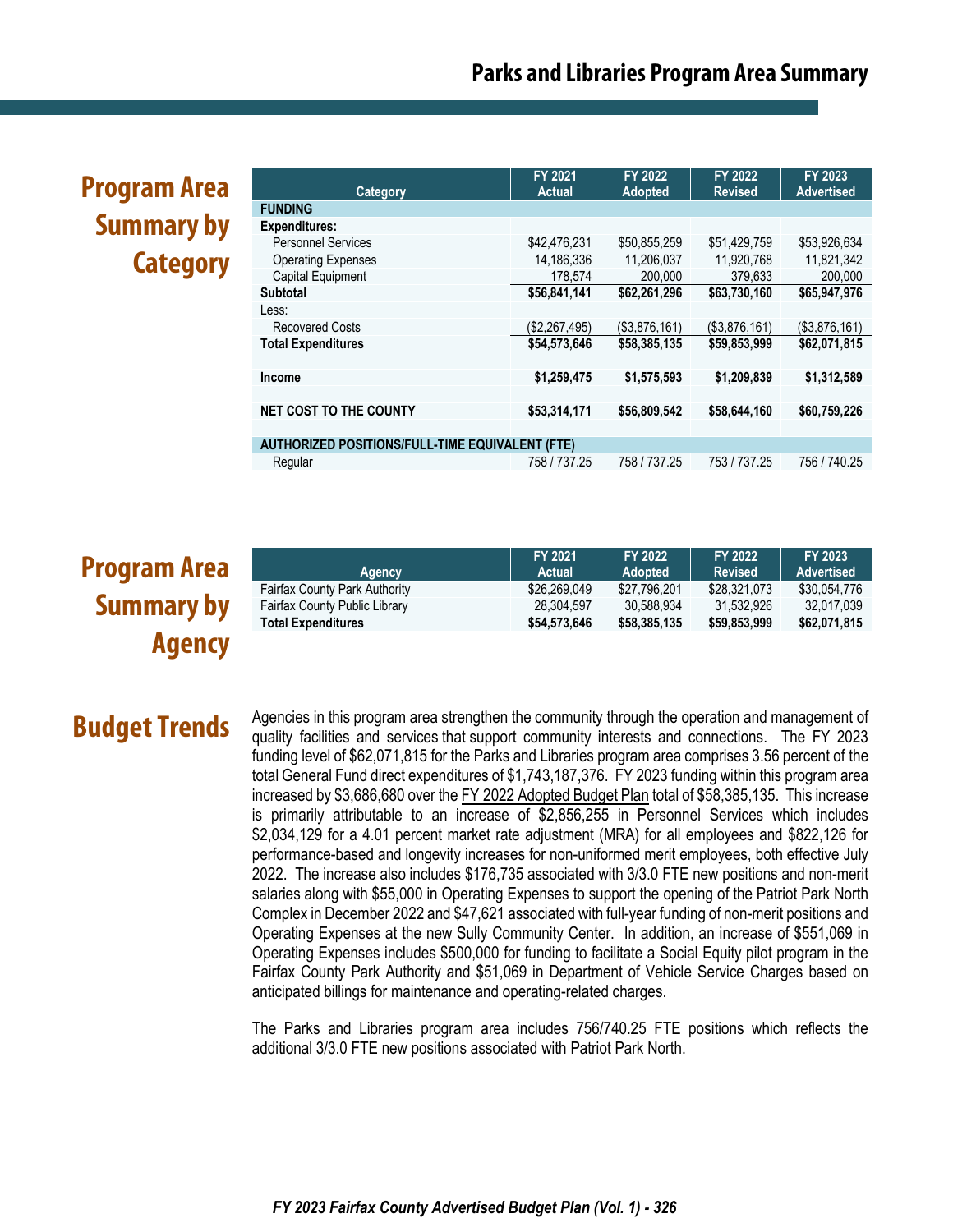### **One Fairfax Impact**

The agencies in the Parks and Libraries Program Area promote racial and social equity by improving the quality of life, health, and well-being of all residents by connecting people to opportunities, including parks and recreation, and building community and literacies for all through programming, community spaces, technologies, and education and recreational resources.

The FY 2023 Advertised Budget Plan includes new funding in the amount of \$500,000 in the Parks and Libraries Program Area to advance equity. This includes funding in the Fairfax County Park Authority to facilitate a Social Equity Pilot Program. This program will support the development of a strategy, by utilizing geographic and demographic data, to implement a significant expansion of the Park Authority's existing scholarship program and approach to serving residents living in "equity areas" of Fairfax County. The Park Authority will work with staff in the Department of Neighborhood and Community Services and the Department of Family Services to identify geographic options for a pilot and to expand income and eligibility definitions and a fee reduction program based on demonstrated financial need.

The following charts illustrate funding and position trends for the agencies in this program area compared to countywide expenditure and position trends.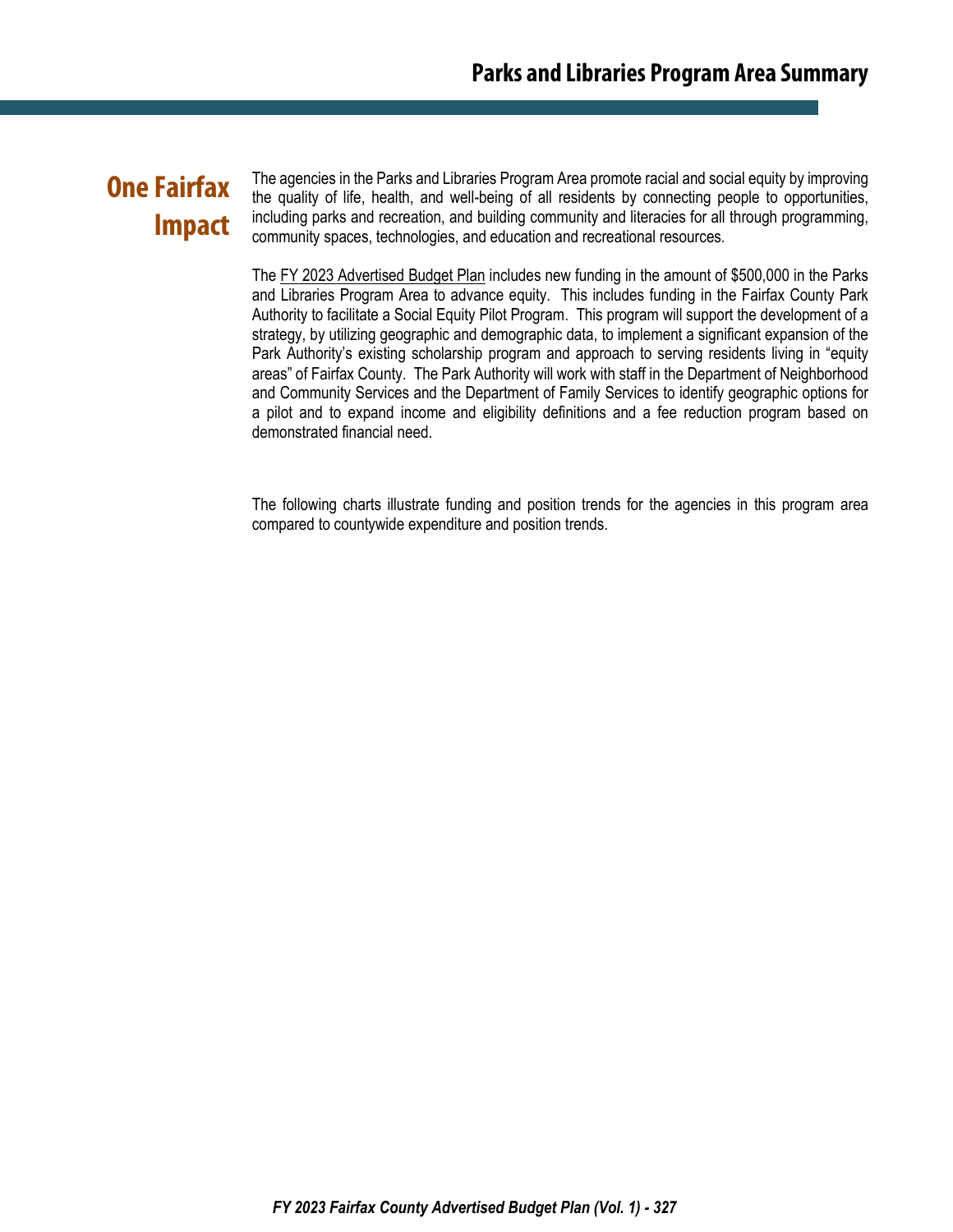

**Trends in Expenditures and Positions**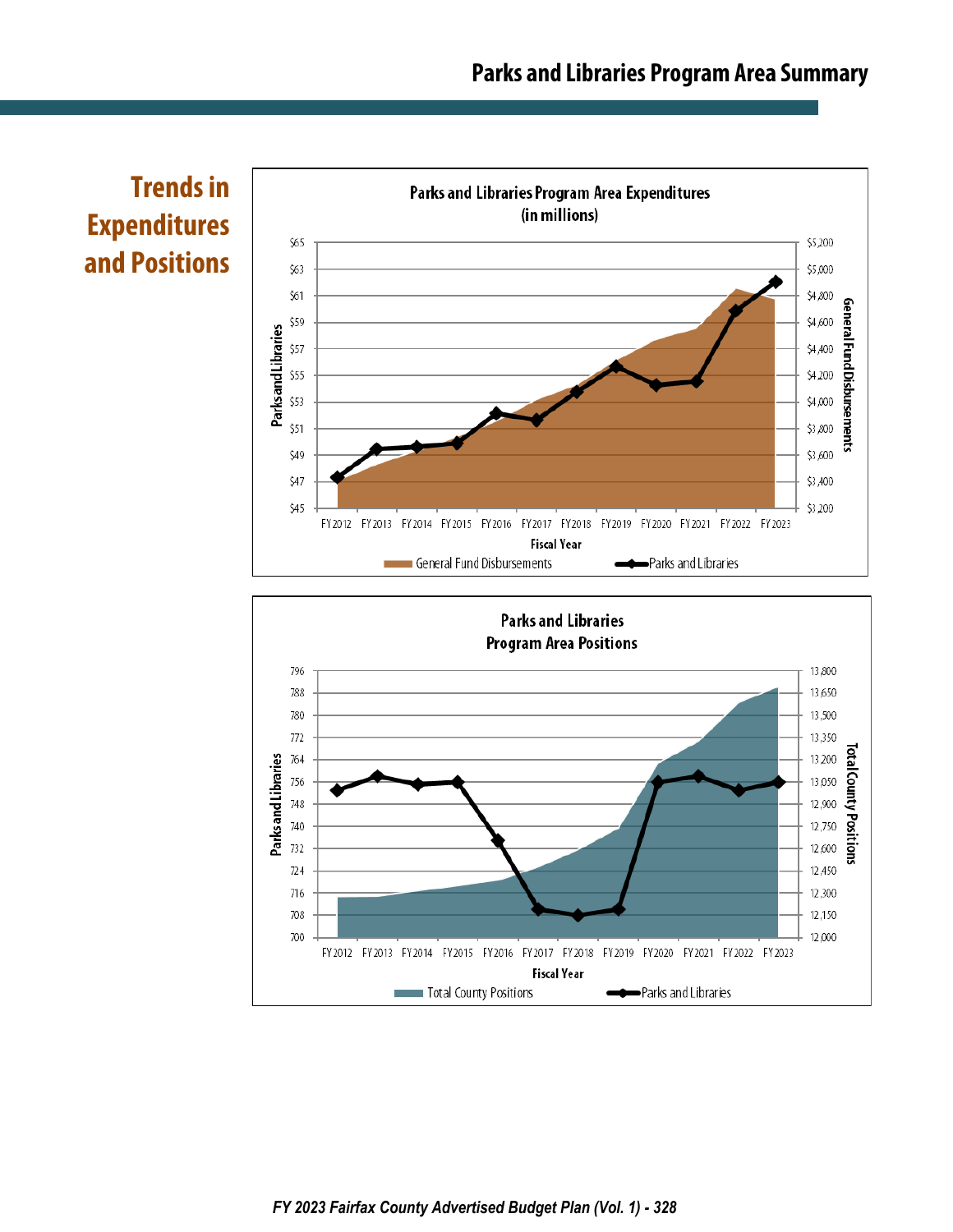